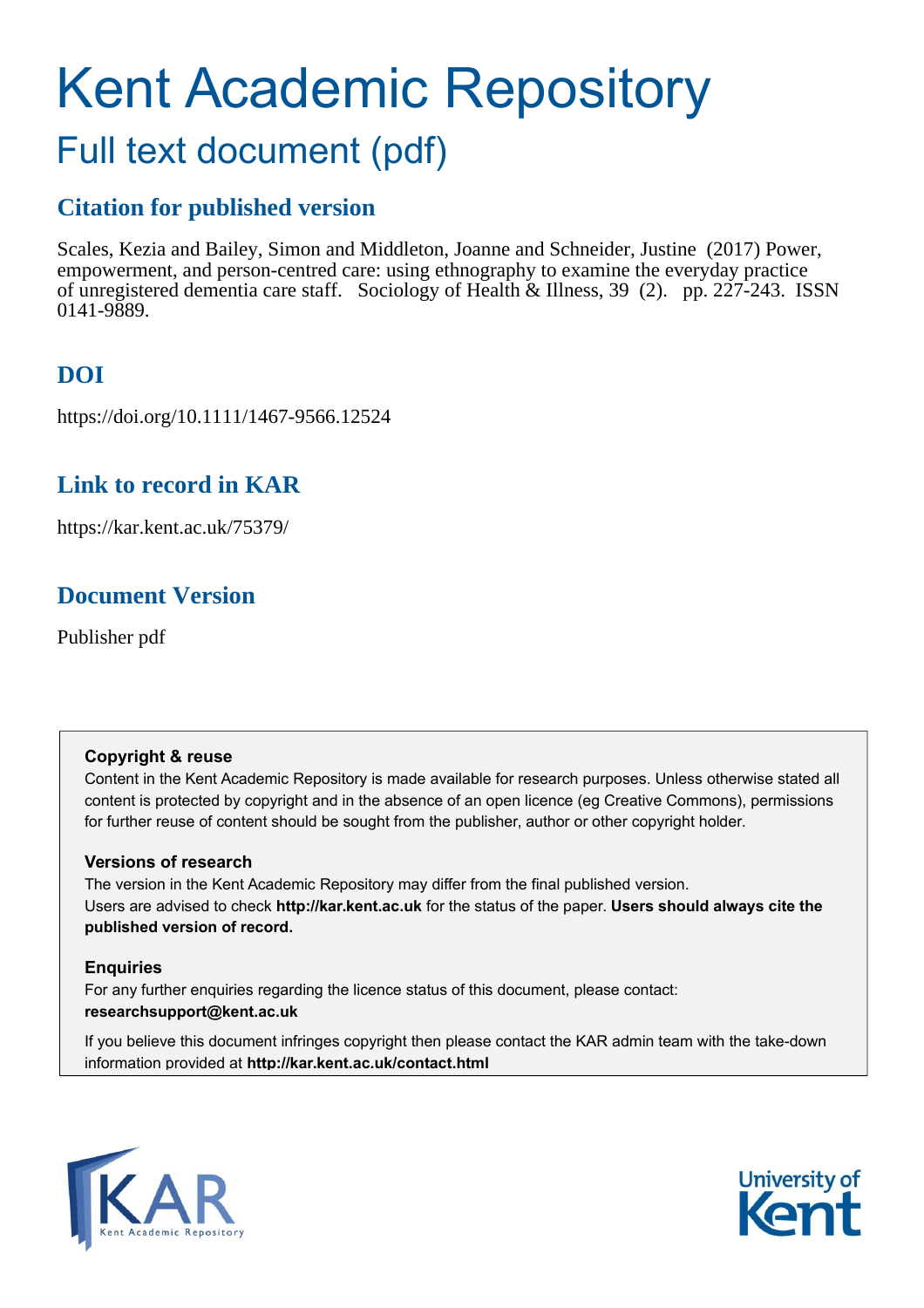# **SOCIOLOGY OF HEALTH & ILLNESS**

Sociology of Health & Illness Vol. 39 No. 2 2017 ISSN 0141-9889, pp. 227–243 doi: 10.1111/1467-9566.12524

### Power, empowerment, and person-centred care: using ethnography to examine the everyday practice of unregistered dementia care staff

## Kezia Scales<sup>1,2</sup>, Simon Bailey<sup>3</sup>, Joanne Middleton<sup>4</sup> and Justine Schneider<sup>5</sup>

<sup>1</sup>Center for the Study of Aging and Human Development, Duke University, USA <sup>2</sup>School of Nursing, Duke University, USA <sup>3</sup> Alliance Manchester Business School, University of Manchester, Manchester, UK <sup>4</sup>School of Health Sciences, University of Manchester, Manchester, UK <sup>5</sup>School of Sociology & Social Policy, University of Nottingham, Nottingham, UK

Abstract The social positioning and treatment of persons with dementia reflects dominant biomedical discourses of progressive and inevitable loss of insight, capacity, and personality. Proponents of person-centred care, by contrast, suggest that such loss can be mitigated within environments that preserve rather than undermine personhood. In formal organisational settings, person-centred approaches place particular responsibility on 'empowered' direct-care staff to translate these principles into practice. These staff provide the majority of hands-on care, but with limited training, recognition, or remuneration. Working within a Foucauldian understanding of power, this paper examines the complex ways that dementia care staff engage with their own 'dis/empowerment' in everyday practice. The findings, which are drawn from ethnographic studies of three National Health Service (NHS) wards and one private care home in England, are presented as a narrative exploration of carers' general experience of powerlessness, their inversion of this marginalised subject positioning, and the related possibilities for action. The paper concludes with a discussion of how Foucault's understanding of power may help define and enhance efforts to empower direct-care staff to provide person-centred care in formal dementia care settings.

Keywords: dementia, person-centred care, Foucault, power, ethnography

#### Introduction

An estimated 46 million people currently live with dementia worldwide, and this number is projected to rise to 131.5 million by 2050 (ADI 2015). This means that a significant proportion of older adults receiving care across medical and residential care settings have dementia; for example, one quarter of National Health Service (NHS) beds are used by patients with dementia (RCP 2013), and more than 60 per cent of care home residents have dementia (Knapp *et al.* 2007). Dementia is caused by a number of underlying pathologies and is associated with progressive impairment across the domains of learning and memory, attention,

© 2016 Foundation for the Sociology of Health & Illness.

Published by John Wiley & Sons Ltd., 9600 Garsington Road, Oxford OX4 2DQ, UK and 350 Main Street, Malden, MA 02148, USA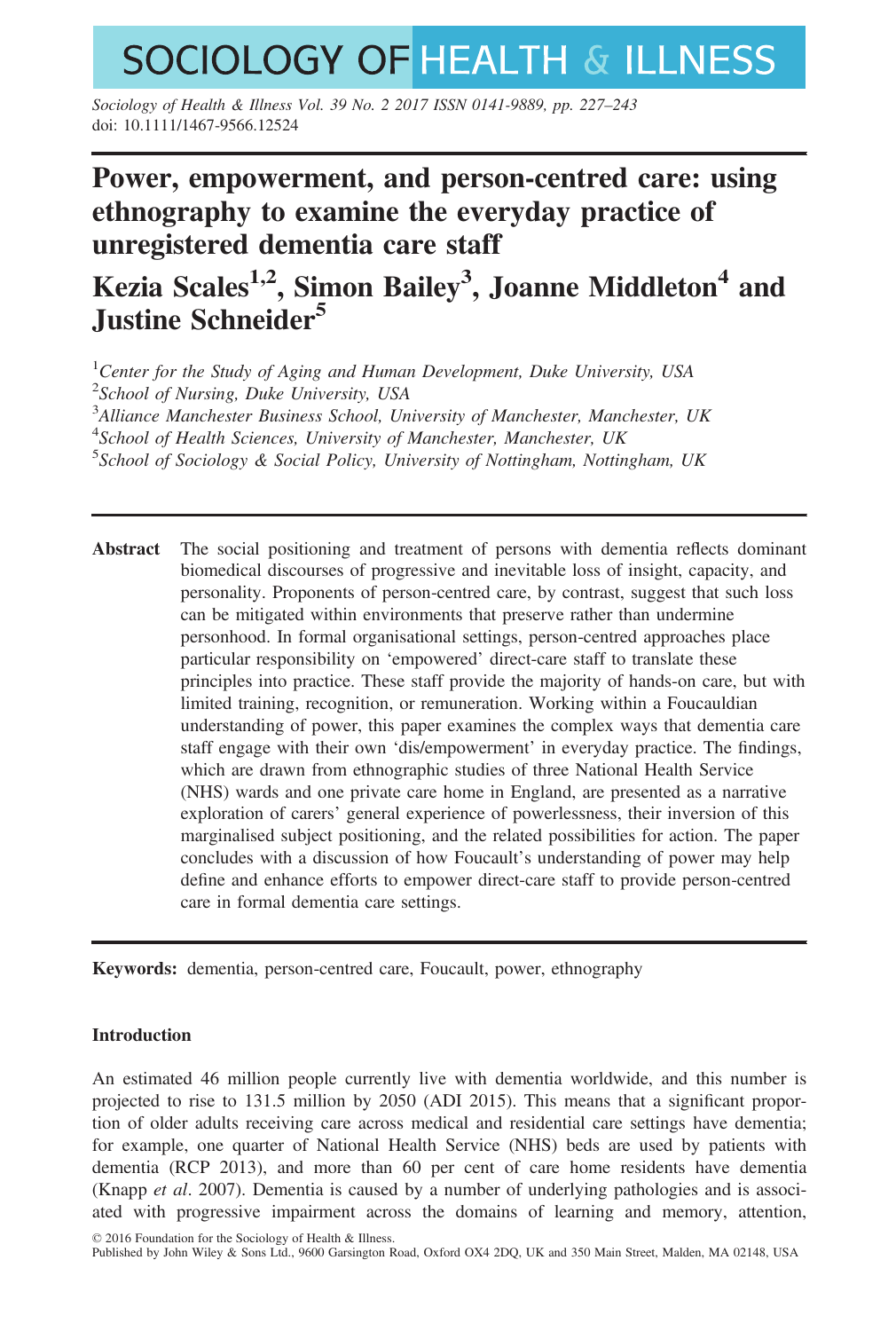executive function, language and communication, perceptual-motor function, and social cognition. Historically, persons with dementia have been socially positioned in terms of their increasing impairments and treated primarily as dependent bodies requiring management and care (Innes 2002, Sabat 2001) or, worse, as 'empty shells' (Bryden 2005) enduring a 'living death' (Woods 1989).

'Person-centred care' challenges the stigmatised social positioning of persons with dementia and the associated, depersonalising care they receive (Kitwood 1997). Related to a wider movement to improve patients' and service users' care experiences and outcomes through increased engagement in assessment and treatment decisions (Harding *et al.* 2015), personcentred care emphasises the preservation of choice and dignity through specific care strategies. These strategies include privileging the individual's preferences over organisational demands, for instance with regard to meals, bedtimes, occupational activities, and decor. In the long-term care sector, and particularly in nursing homes in the United States, person-centred care has been adopted as a central component of 'culture change', which is aimed at transforming nursing homes from medicalised, routine-driven institutions to personalised, home-like settings where care is organised around each individual, regardless of their cognitive or functional capacity (Koren 2010).

Person-centred approaches place new responsibilities on health-care providers to proactively elicit and address individuals' preferences and goals for care (AGS 2016), rather than imposing their own. Person-centred care places particular responsibility on direct-care staff<sup>1</sup> to facilitate opportunities for choice and independence rather than prioritising tasks and routines (Fetherstonhaugh et al.  $2016$ .<sup>2</sup> Most notably in long-term care settings in the United States, this responsibility has been framed as 'empowerment' of these otherwise marginalised workers (Bowers and Nolet 2011, Chalfont and Hafford-Letchfield 2010). It has been operationalised in a number of ways, including through enhanced autonomy for care staff in daily decisions, their increased participation in formal care-planning processes, and the introduction of consistent assignment to facilitate communication and relationship-building between staff and care recipients (Barry et al. 2005, Caspar et al. 2009, Castle 2011).

There is some evidence to suggest that attempts to empower frontline staff have had positive impacts on job satisfaction and job retention, as staff feel more valued, respected, and heard (Banaszak-Holl and Hines 1996, Kostiwa and Meeks 2009); on the provision of individualised care (Caspar and O'Rourke 2008); and on family members' perceptions of service quality (Hamann 2014). However, other studies have highlighted the limitations of empowerment in the broader context of care delivery; for example, one longitudinal study of an intervention to empower certified nursing assistants (CNAs) in five nursing homes in the United States found generally positive effects on absenteeism and turnover, but mixed effects on job performance and attitude due to the competing priorities involved (such as attending meetings versus providing direct care) and inconsistent recognition of their empowerment by nursing leadership (Yeatts and Cready 2007).

A key challenge is that empowerment has been conceptualised and implemented inconsistently and with limited analysis of the mechanisms by which it operates (Bowers and Nolet 2011, Harding et al. 2015). Notably missing is an understanding of how the empowerment of direct-care workers (as implied or explicitly required by different person-centred approaches) aligns with their broader disempowerment as a workforce which carries out the 'dirty work' delegated by professional nurses, with little training, remuneration, or opportunity for advancement (Kessler et al. 2015, Twigg 2000). Further, the majority of evidence on empowerment focuses on direct-care workers in nursing/care homes who care for residents with a range of complex clinical and social care needs. Less attention has been given to the empowerment of direct-care staff who work exclusively with people with dementia in acute settings – despite

© 2016 Foundation for the Sociology of Health & Illness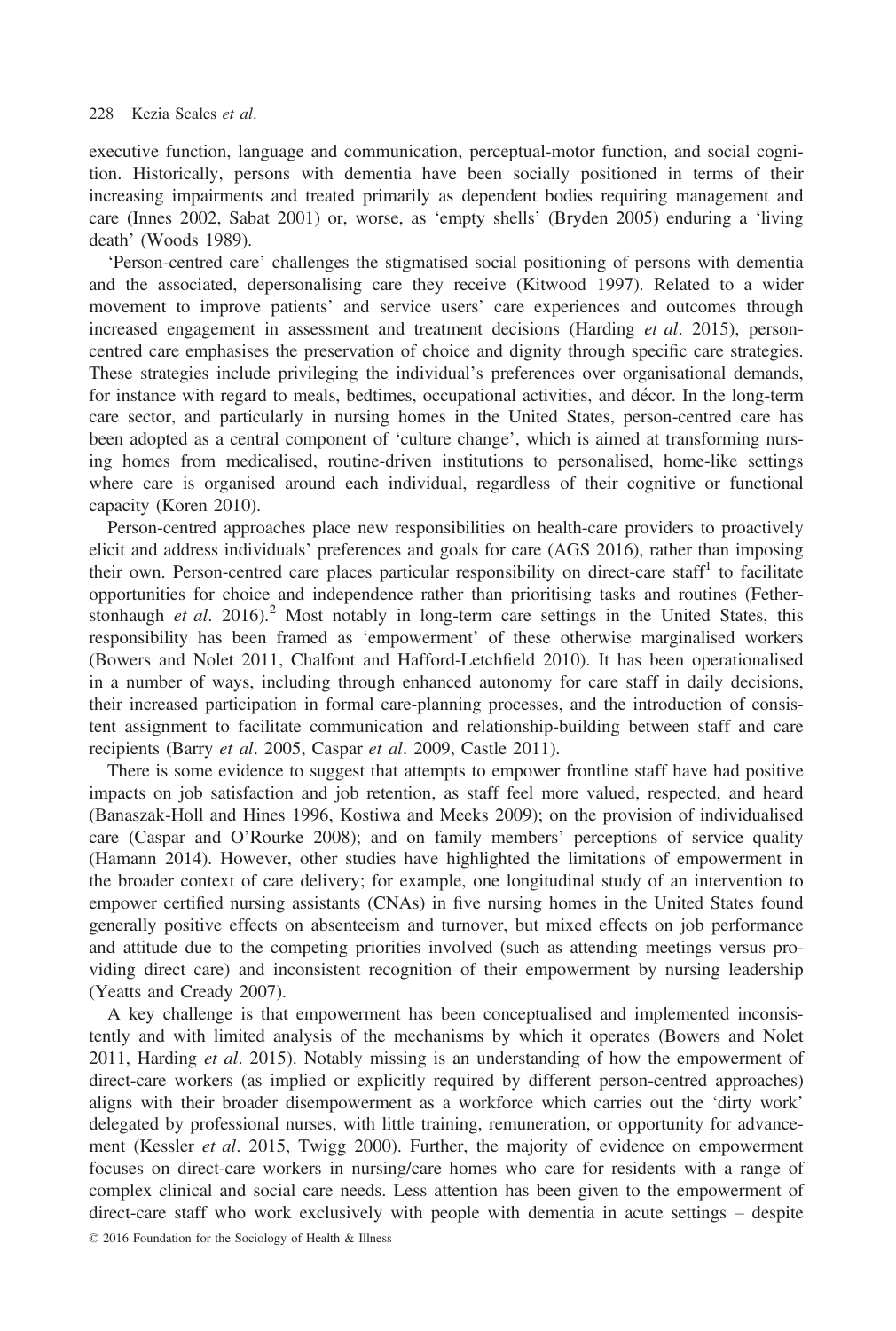recognition of the potential benefits of person-centred dementia care beyond long-term care (Goldberg et al. 2013, Webster 2011).

This article will contribute to efforts to advance the provision of person-centred dementia care by examining the notion of empowerment within a Foucauldian understanding of power and knowledge (Foucault 1982), with reference to empirical data. Our specific aim is to determine whether a Foucauldian approach can help us better understand and conceptualise directcare workers' empowerment in the context of dementia care. Drawing on fieldnotes and interview data from ethnographic studies of three dementia wards in the National Health Service (NHS) and one dementia care unit in a private care home, we examine whether Foucault's notion of power as relational and productive helps explain how staff constitute, and are constituted by, the relations of power in these settings. We begin by describing power in Foucauldian terms before presenting the empirical findings in a three-section narrative which describes the relatively disempowered positioning of care staff, their negotiation of this positioning, and the implications for their practical accomplishment of daily care. We conclude with a discussion of how our reading of the data through a Foucauldian lens can help inform and expand efforts to empower staff in ways that improve quality of care for persons with dementia without undermining job satisfaction or other outcomes.

#### Power, knowledge, and legitimacy

To examine how direct-care staff experience and engage with their own empowerment/ disempowerment in the dementia care context, we start with Foucault's conceptualisation of power. Foucault (1984: 292) suggests that power is both 'relational' and 'productive': relational because it is present in all human relationships, whether 'amorous, institutional, or economic', and productive because, rather than merely repressing, it also produces or enables particular ways of being (while disabling others). Underpinning this conceptualisation is the essential connection between power and knowledge: 'there is no power relation without the correlative constitution of a field of knowledge, nor any knowledge that does not presuppose and constitute at the same time power relations' (Foucault 1977: 27). According to Foucault, power/ knowledge constitutes both what we are as subjects and what we know as objects of knowledge. The task of analysis, therefore, is to focus not on how one person or group wields power over another, but by what tools, techniques, and technologies power relations work 'through and upon individuals' (O'Malley 1996: 189).

Foucault (1977) identifies 'discipline' as a key mechanism by which power works through and upon individuals. Discipline has two closely linked meanings: first, discipline is a set of practices enacted upon the body or a group of bodies, including surveillance, distribution, and segregation. Second, a discipline is a body of knowledge that develops from the application of such techniques. At the heart of disciplinary power is 'normalisation', understood as the creation of norms against which 'individual uniqueness can be recognized, characterized and then standardized' (O'Malley, 1996: 189). Of particular relevance to this article is the mobilisation of these normalising forces within institutions, such as hospitals and 'asylums' as well as prisons, schools, and army barracks. Foucault (1981: 10) defined institutions as the 'crystallisations' over time of programmes of disciplinary power exercised to address specific problems. Dementia, as an example, can be understood as a category by which older persons who exhibit particular, 'problematic' signs and symptoms are defined and socially positioned through the disciplinary forces of power. Over time, as the disease progresses, they are likely to be moved into institutions (Alzheimer's Society 2007), in which their aberrant behaviour can be supervised and 'normalised' through caregiving routines and/or medication (Hyde et al. 2014, May 1992).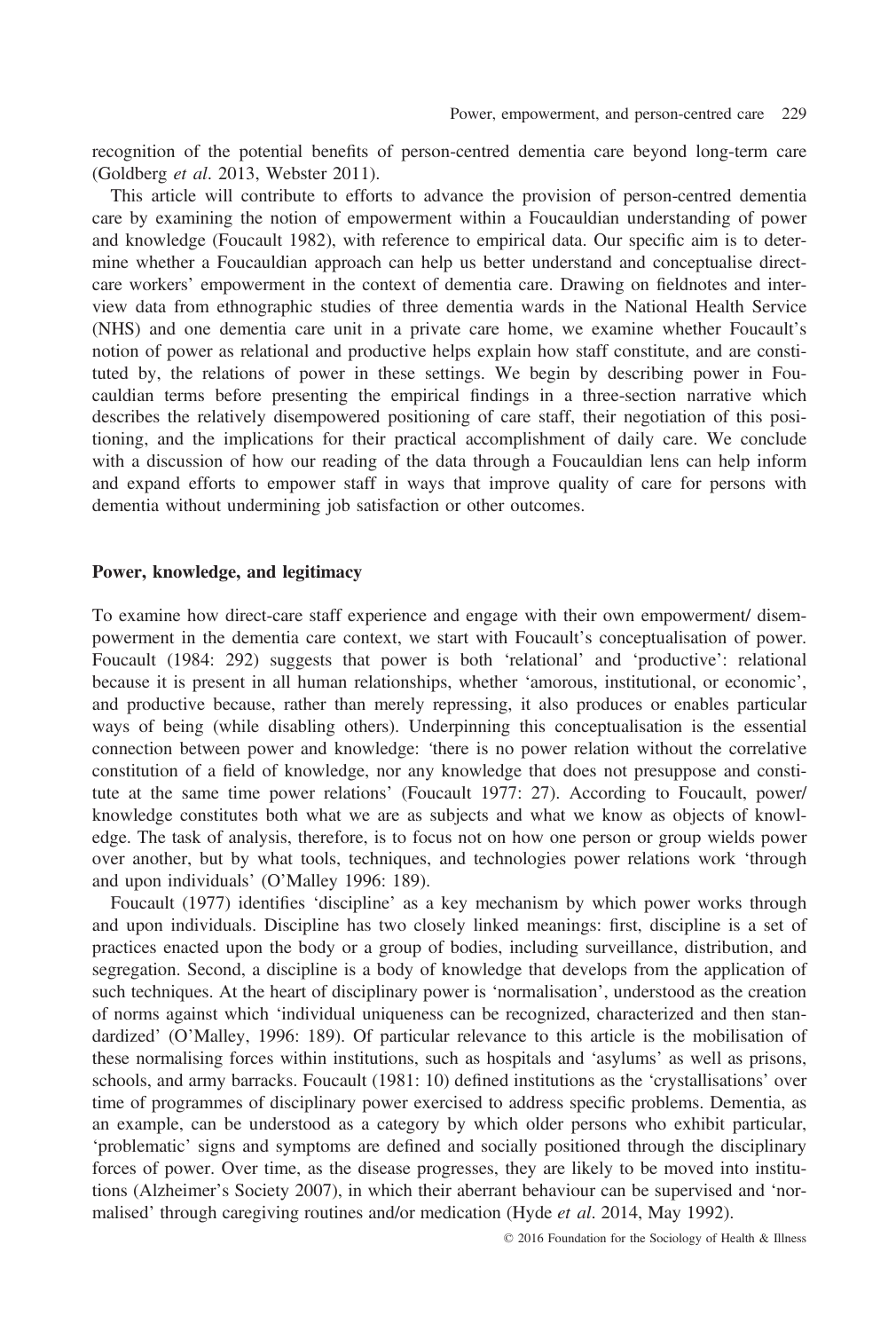Foucault's account suggests that the social order which crystallises in institutions is both 'taken for granted' and, at the same time, highly fragile, contingent, and contestable. Institutional theorists following Foucault have developed the idea that there are micro-processes of both 'structuration' and 'destructuration', or deinstitutionalisation, thereby inherent in any process of institutionalisation (Clegg 2010). This strand of institutional theory suggests that the extent to which significant change may occur within institutions, however, is constrained by the formation of 'legitimate' ways of knowing and doing which preclude alternative possibilities for action. By bringing the concept of 'legitimacy' back to Foucault's dynamic notion of power/knowledge, we can consider the conditions under which particular 'legitimate' ways of knowing and doing become possible. We can then consider 'legitimacy' as the emergent property of ongoing conflict between different ways of ordering the world which are temporarily stabilised 'when it becomes the norm for authorities to structure institutions and actions relative to that order' (Clegg 2010: 5). From this perspective, change is not only possible but inevitable, as the struggle for legitimacy is never fully resolved; the degree and direction of change, however, is always contingent upon existing relations of power. To enact change, individuals or groups must act in 'entrepreneurial' (Clegg 2010) ways that not only diverge from the norm but question its very legitimacy. Following Foucault's (1980a: 141) view that an individual can never hold a position 'outside' power relations, the notion of institutional entrepreneurs does not suggest 'hypermuscular agency' (Clegg 2010: 5) on the part of individuals or groups, but it does help draw attention to the creative, opportunistic, and risky acts designed to temporarily 'escape' or 'disengage' power (Foucault 1980b: 138).

Through this lens, we can see that 'person-centred care', as a discourse inscribed in policy and practice, aims to disrupt the institutional order which positions persons with dementia as beyond cure or hope – by promoting instead their personhood and capacity for self-expression. In this paper, we consider how Foucauldian notions of power/knowledge and institutionalisation help us understand the position and practices of the staff who are responsible for directly providing dementia care and who are, in principle, 'empowered' to enact person-centred care. Considering the idea that power works 'through and upon individuals', the analysis that follows is guided by two broad questions: first, in what ways are care staff and their work shaped by disciplinary techniques in these settings (Brijnath and Manderson 2008, St Pierre and Holmes 2008), and second, what are the implications of this understanding of power for analysing attempts to empower staff and transform institutionalised patterns of care?

#### Research design and methods

The analysis presented here draws primarily from a multi-sited ethnographic study of the challenges and rewards experienced by healthcare assistants (HCAs) working in hospital-based dementia assessment and treatment wards. Contrasting evidence is drawn from a second study of knowledge translation about person-centred care in long-term care homes. The first study was conducted in 2008–2009 by the authors across three wards within one mental health trust in the East Midlands of England, which we have called Wards A, B and C: Ward A (24 beds) was an assessment ward located within a large urban teaching hospital; Ward B (13 beds) was a specialist 'challenging behaviour' unit in a small suburban hospital; and Ward C (10 beds) was another assessment unit in a rural community hospital. From these wards, most patients were referred or returned to care homes, while a minority returned to the community. The second study was conducted in 2011–2012 by KS in a specialist, 20-bed dementia unit ('Vintage Vale') within a 65-bed skilled nursing and residential care home ('Forest Lodge') located in the East Midlands, which was owned by a large corporate provider.<sup>3</sup> The main aim of the © 2016 Foundation for the Sociology of Health & Illness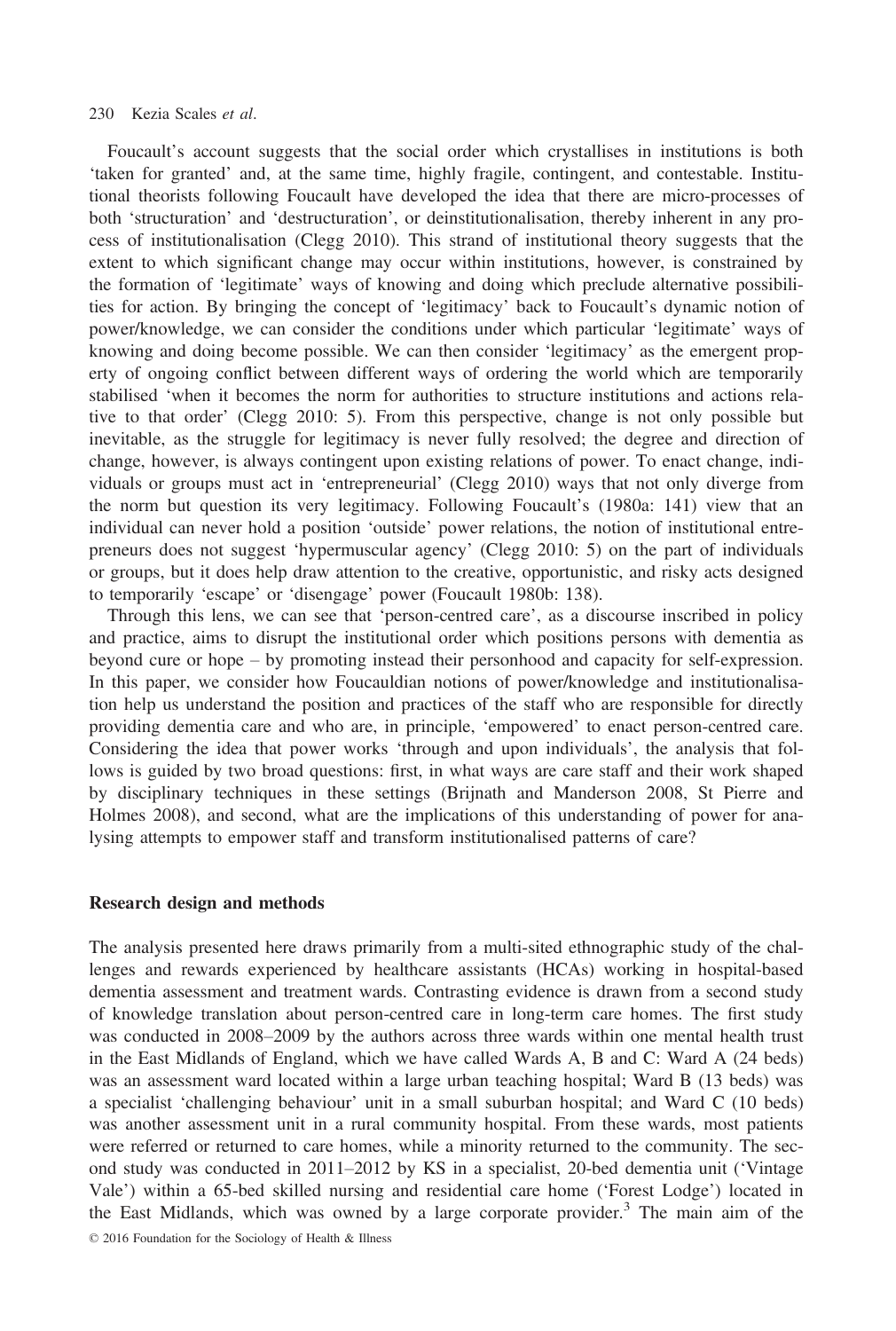second study was to describe how ideas about person-centred care translated (or failed to translate) into frontline care practices in long-term care settings.

As 'active participants' (Spradley 1980) in both studies, the researchers undertook the required training for care assistants in each setting – namely, a four-day NHS induction and a two-day course on 'managing violence and aggression' for the HCA study and a half-day 'moving and handling' training at Forest Lodge – before providing hands-on assistance with the full range of direct care, including bathing, dressing, toilet/incontinence care, mobility and meals. The researchers in the first study spent four months each on their assigned ward, completing an average of three eight-hour shifts per week of participant observation as supernumerary care assistants. On Vintage Vale, KS completed approximately two months of participant observation, again adhering to a part-time shift pattern across the day, evening, and overnight shifts. In addition, in-depth interviews were conducted in both studies with care assistants, nurses, managers and administrators (35 across the three NHS wards, eight on Vintage Vale). Prior to the start of fieldwork in both studies, members of the research team introduced the research at staff meetings and placed posters within view of staff, residents, and visitors. In the first study, the research question was described in terms of the experiences, challenges, and rewards of the HCA role in dementia care; in the second study, KS described her interest in how staff acquire, apply, and share knowledge and expertise related to direct care in nursing homes. Direct-care staff were asked to give their consent to be included in the researchers' written observations, and those who participated in interviews were asked to provide separate informed consent. Although fully participating as members of the care team, the researchers maintained transparency about the reason for their presence in the field through conversation and informal 'member checking' of their emerging findings with staff while on shift.

Observations were recorded as brief 'jottings' (Emerson et al. 1995) on shift and converted into full-length fieldnotes thereafter. Taking an inductive approach, the research team for the first study began by collaboratively analysing the fieldnotes and interview transcripts through line-by-line coding, then built these open codes into themes; examples included routines, challenging behaviour, humour, and the team. (See Scales *et al.*  $(2011)$  for a more detailed discussion of this study's methodology.) KS followed the same process to analyse the data-set from the second study. In developing this manuscript, KS and SB reanalysed both data-sets in order to draw out comparisons between them with regards to the issues of power, positioning, and individualised care.

Formal ethical approval was granted for the HCA study by the local Research Ethics Committee and for the care home study by the School of Sociology and Social Policy at the University of Nottingham and the research-governance committee of Forest Lodge.

#### Findings

Guided by Foucault's concept of disciplinary power, we examine in the following sections how care assistants experienced but also actively engaged with their subject positioning within these dementia care settings, thereby generating new, albeit limited, possibilities for action.

#### 'Only a carer'

As discussed in the Introduction, person-centred approaches place considerable responsibility on direct-care staff to promote the personhood of individual patients/residents. Such increased responsibility implies an 'empowered' workforce who are able to act creatively and autonomously to facilitate opportunities for choice, self-expression, and social engagement. The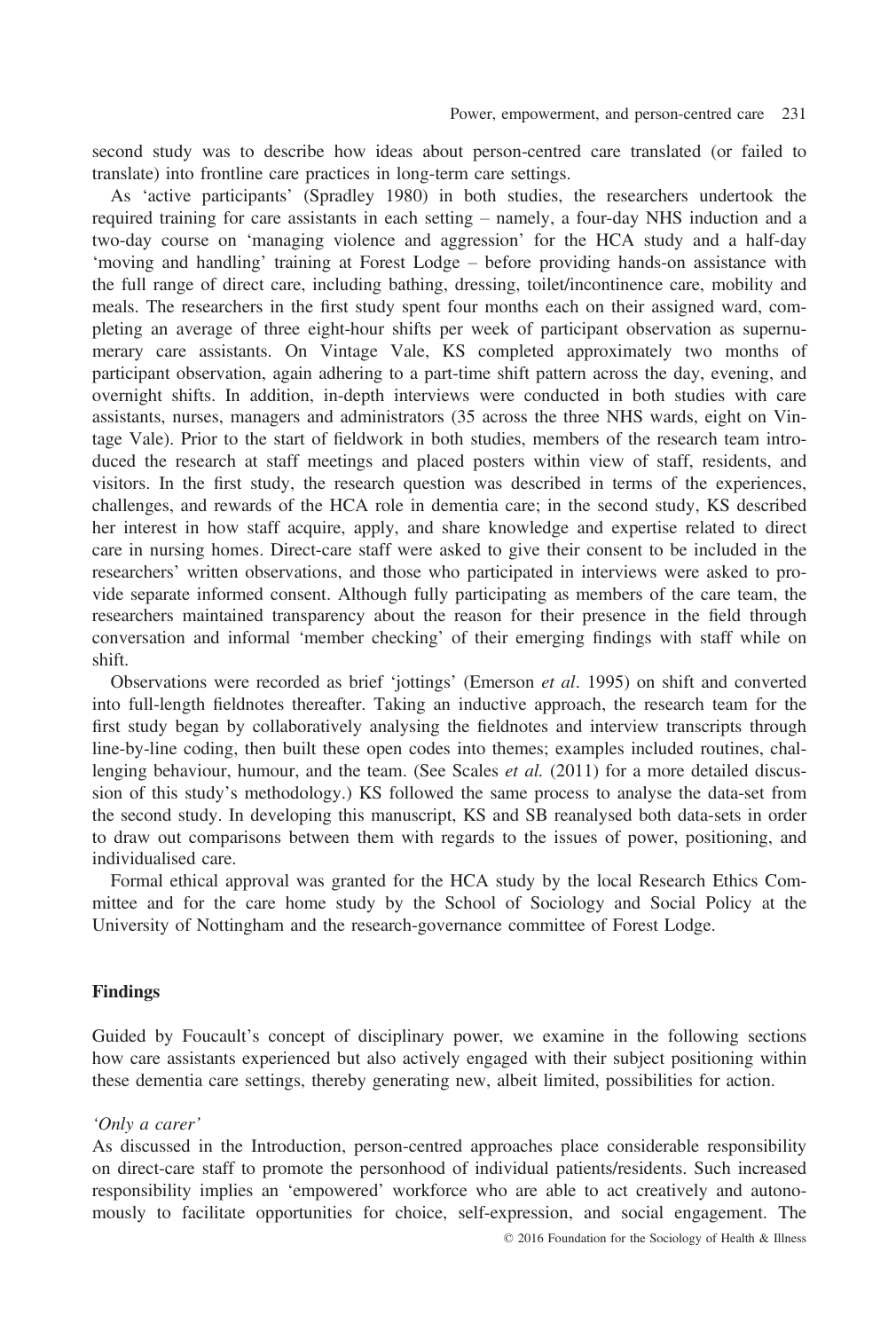evidence from the two studies described in this article suggests that the experience of empowerment for our participants was not clear-cut, but rather characterised by conflict and negotiation. In contrast to feeling empowered, participants from both settings more often expressed a sense of being undervalued and disregarded. 'I have actually been told "you're a shit shoveller", well, I'm not', reported an HCA from Ward  $A$ .<sup>4</sup> She went on to say that HCAs 'deserve respect as well [as nurses], and sometimes we don't get that'. HCAs often expressed this lack of respect as a reflection of the marginalisation of their patients. One HCA from Ward C asserted that dementia care was the 'poor relation of the health service ... because they're elderly and they're mentally ill, nothing gets done'.

Care staff referred in particular to their lack of input into decisions about the organisation and delivery of care. This sense of exclusion related also to communication of information about patient/resident needs and generated considerable frustration among care staff. According to an HCA from Ward C: 'sometimes we don't get that respect, we don't get seen, we can pass things on and it's "what would you know?" ... You can pass it on again, and again, and you never know all the time if it's been picked up on'. This and similar comments about feeling ignored or invisible indicate carers' limited capacity to act, due to their perceived lack of voice or impact. As one HCA said about attempts to raise concerns: 'you relay your views, it filters through  $\dots$  but, you just think, "you're not really listening to what I'm trying to say"... we're all feeling the same and yet we're in the same situation, no change has been made'. The picture that emerged here was not consistent with empowerment in relation to communication and decision-making within these care settings.

To some extent, Forest Lodge presented a contrast to the NHS wards in terms of engagement and empowerment. All care assistants on Vintage Vale participated in person-centred dementia care training which emphasised their influential role in promoting residents' personhood. Day-to-day, they participated actively in handover with qualified nurses or gave their own shift reports and they were encouraged to contribute directly to residents' care notes and to collaborate in the organisation of daily care and activities.

However, the scope of their input remained limited. The practice of writing notes had quickly stalled because it was not considered an essential element of the carers' role; that is, staff were not required to write notes nor evaluated for doing so. We observed that some carers who started working after the practice of note-taking had been discontinued were uncertain about whether they were authorised to even read the notes. Even when they had been writing notes, the carers felt constrained about what they were allowed to write. In the following fieldnote, KS paraphrases a conversation that she had with one care assistant about writing notes:

[The care assistant said] mind you, you're not allowed to put negative things in, though, so it's a matter of choosing your words. I [KS] asked for an example, and she said 'for our residents who wander', you're not allowed to say they wander, say instead that they're 'exploring their environment'.

Paradoxically, the emphasis on using person-centred language may have limited the carers' capacity to express, in their own words, what they had witnessed, experienced, or addressed, which may have had negative consequences for their feelings of empowerment.

Like the HCAs, care assistants on Vintage Vale also expressed a general sense of exclusion from decisions about care, including formal assessment and care-planning processes. One care assistant talked about being a 'lowly employee' on the 'lower rung of it all', linking this status to low reimbursement and job insecurity. Another said that progress towards achieving personcentred practices on the unit had been undermined by recent leadership changes, which she expressed as 'rumblings with management' which had compromised care quality. She qualified

© 2016 Foundation for the Sociology of Health & Illness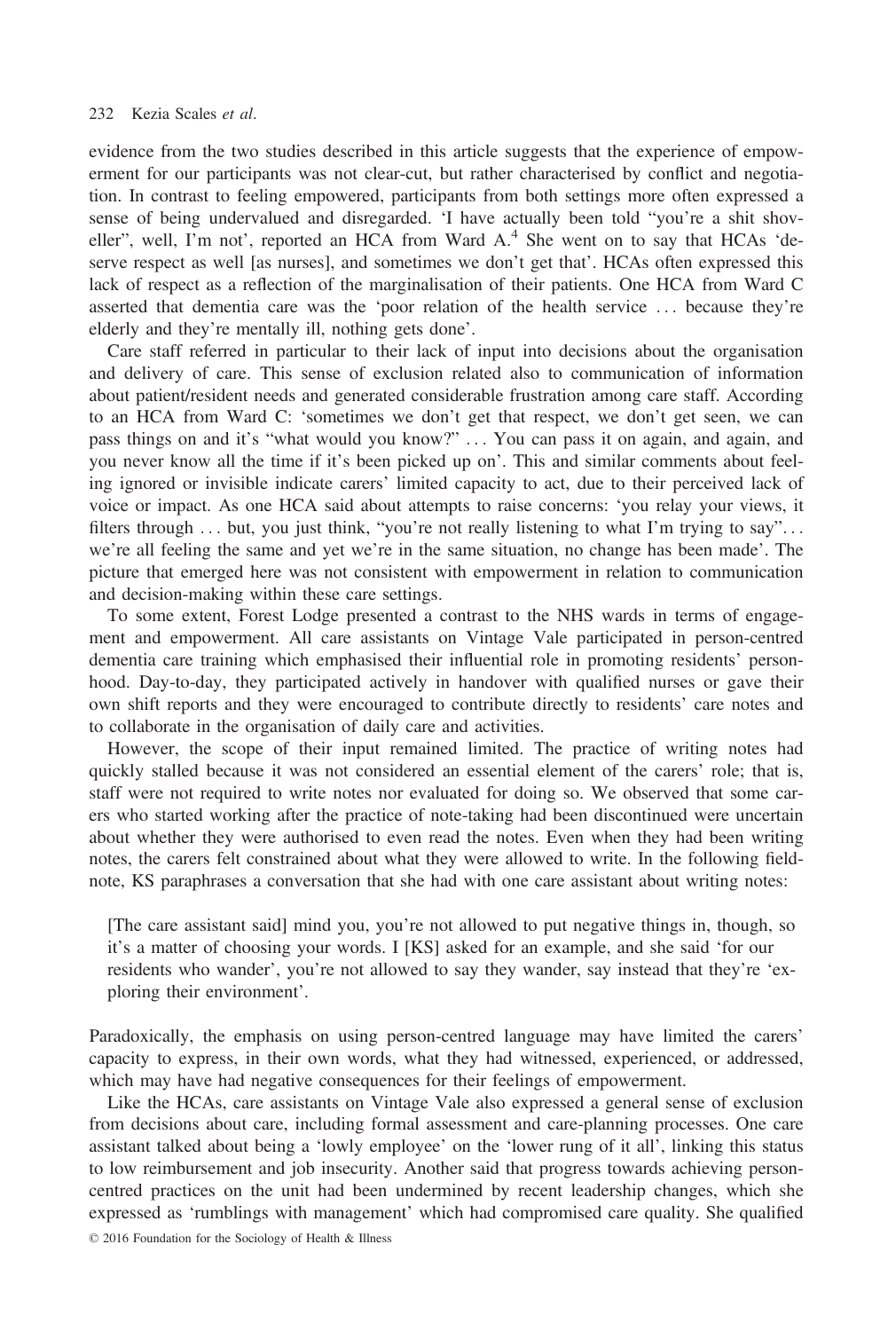her comments with disclaimers, however, such as 'it's just my opinion' and 'what do I know? I'm only a carer!' Another carer made a similar point: '[W]e worked our arses off to get it to the unit that it was then, now we feel like our work's just completely gone out the window'.

The fieldnote below, in which KS summarises a conversation that took place on Ward A, illustrates how HCAs characterised their 'lowly' status in us/them terms:

[The HCAs were talking about how] 'nobody gets it': nobody from outside Ward A understands what it's like to work here ... they don't really even talk about their work to their partners, and if they have a bruise or mark from one of the patients, they'll dismiss it as an accident – because 'they don't understand what it's like here'.

The notion that 'nobody gets it' sometimes included managers and other health-care professionals as well as outsiders. As an HCA from Ward B explained: '[managers] don't understand, how can they understand when they're sat in an office? Not just managers here, even these people that come up with these surveys ... how can they know?' Similarly, on Ward C, an HCA referred to the modern matron (a registered nurse who holds supervisory responsibility over an area of care) as someone who 'waltzes in', lives in a 'fairy world', and 'has no idea of what the ward actually needs ... just wants it all to be pretty and lovely'. This discourse suggests that carers perceived that their work was largely unseen and unappreciated.

In summary, across both settings the dementia care staff referred to feeling unseen, unheard, overlooked, or dismissed. However, their acknowledgement of this subject positioning did not constitute unreflective acceptance; rather, they actively attempted to negotiate it through a number of strategies, as discussed in the next section.

#### 'We're the ones that see it'

The carers challenged their marginalisation through careful maintenance of a strong collective identity. This can be read as an effort to reposition themselves in the power relations characterising each care setting, thereby opening up new opportunities for action. Central to this repositioning was the carers' claim to superior – but largely unrecognised – experience and expertise. In other words, the care staff based their collective identity on the claim that, notwithstanding their lack of formal authority or recognition, they exercised informal authority over patient care and the ward environment. 'I think that the running of the ward is down to the HCAs mainly', said an HCA from Ward B in an interview. 'I'm not just saying that because I'm an  $HCA - it's because we understand the patients a lot better than management$ do because we're hands-on. We know exactly what's going on'. A carer from Vintage Vale made a similar point:

We're the ones that see [residents] on a day-to-day basis, we're the ones that ... know what hurts us, what hurts them, what's best for them, what's not best for them. Although the nurses have the authority, they don't always see it, you know, we're the ones.

In this and many other examples, carers explicitly challenged the dominant biomedical discourse which positioned them as less knowledgeable or expert relative to nurses and other health-care professionals.

These strategies for repositioning themselves appeared, to some extent, protective and productive for the care staff. They were protective in the face of alternate, stigmatising objectifications (as described in the previous section), and they were productive because care staff drew on this alternate discourse of authority to act in 'empowered' ways, more or less overtly challenging the formal limits of their role. One HCA from Ward A, for example, talked about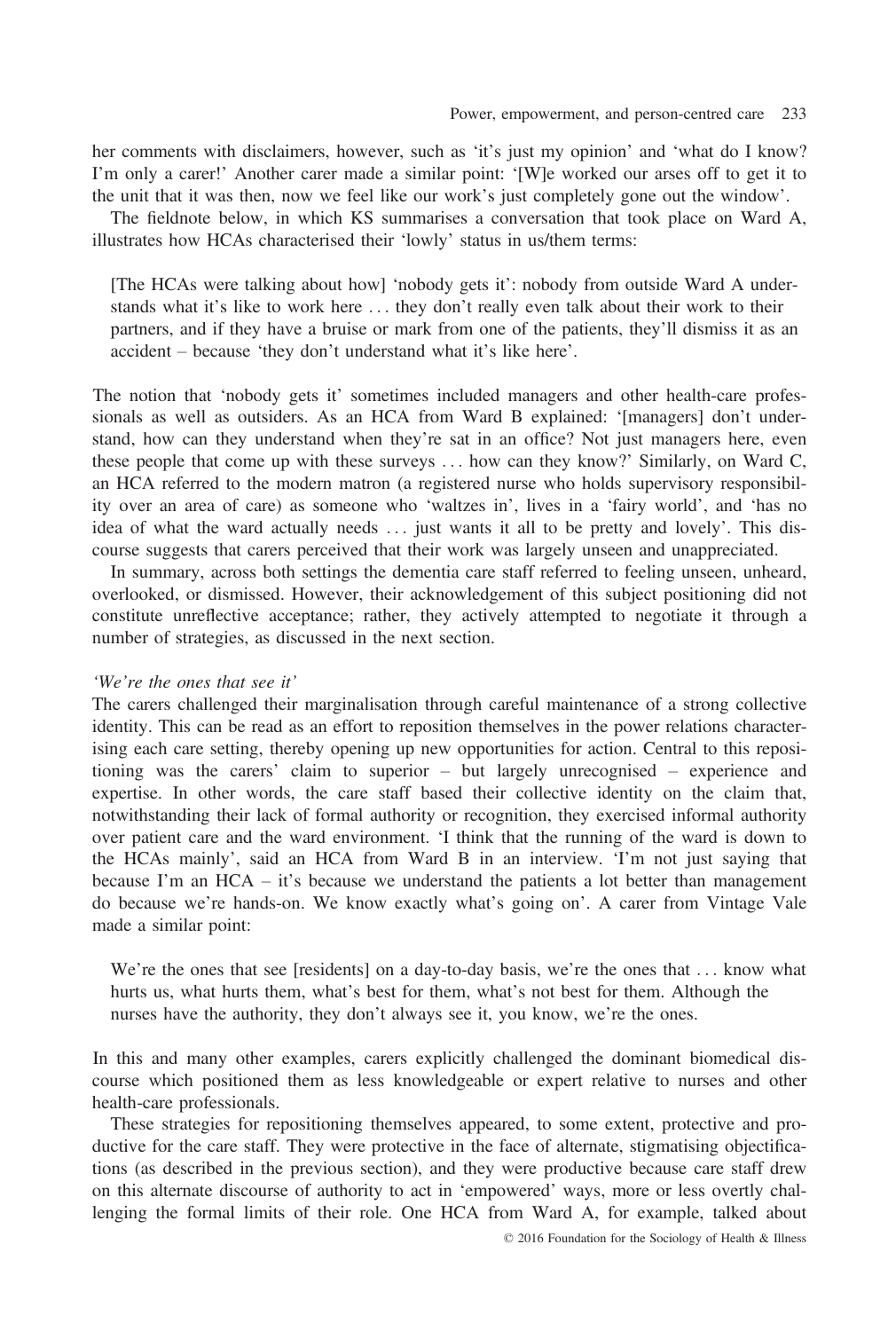working beyond her job description, saying 'why as care assistants we can't take what we're capable of doing off [nurses], you know, it's not their fault that we're not paid to do that'. The implications of this productive repositioning will be discussed further in the next section.

Paradoxically, the strategies by which carers challenged their position in the social order also served to reinforce the occupational boundaries which delineated their exclusion from broader relations of multidisciplinary teamwork. That is, maintaining a favourable us/them distinction required carers to devalue the expertise or contribution of others, to a certain extent. This was indicated by their criticism of nurses who 'shut themselves in the office' rather than providing bedside care (Ward C); overt scepticism of medical expertise, expressed as 'the white coat fallacy' (Ward B); and censure of co-workers who crossed the boundary line, as with the HCA who was labelled a 'brown-noser' for waving to a consultant in the corridor (Ward A). The implication is that carers' own efforts to maintain their occupational boundaries may have contributed to their exclusion from the interdisciplinary communication of information which is required for effective care. (For a further discussion of the HCAs' in-group identity and interprofessional working, see Lloyd et al. (2011)).

Maintaining their occupational boundaries further limited the HCAs' opportunity for participation in collective, multidisciplinary reflection. This helps explain practices that were observed to be individualised but not necessarily person-centred. For example, on Ward A, there was a patient who was known for her loud and repetitive vocalisations. The type of individualised attention that she received as a result was noticeably non-person-centred, as suggested by this fieldnote:

As we were talking, the patient came up to the table and began speaking to the HCAs in a loud voice. One HCA dismissed her quite sharply, then turned to say to me [KS] that 'you just have to ignore this one – because otherwise she just gets worse'.

Although the carers were 'empowered' to see and interpret this patient's behaviour in individualised ways, their interpretation (without the benefit of collective, interdisciplinary reflection) led to the reproduction of disciplinary power rather than promotion of the patient's personhood. Other examples included open discussions of individuals' anatomy, disposition, habits or proclivities, or sensitive details of their personal history – making them visible as persons (not just patients/residents) but without promoting the dignity that underpins personhood.

We also found evidence that maintaining an exclusive claim to the experience of providing dementia care risked obscuring problematic aspects of the work. One aspect was the prevalence of physical injury, which carers largely interpreted as an element of their occupational experience and identity rather than a problem. When KS was scratched during one of her first shifts on Ward A, one HCA remarked to another 'she's a real HCA now!' – indicating that learning to tolerate violence was a rite of passage from novice to expert. An HCA from Ward C reflected: 'it just becomes normal for them to boot, kick you, punch you and I think "oh you've done it again". Whether that's a good thing or a bad thing, I don't know'. This comment suggests the dual implications of the caregivers' claims to superior insight and expertise: being the only 'ones who see it' promoted their occupational identity and value, but may have also undermined the opportunity to identify and addresses the risks and challenges of their role.

In the first section, we suggested that the dementia care staff were constituted by the prevailing relations of power as low-skill, low-wage workers with minimal influence. Here, we have demonstrated how they re-engaged power to claim a different position characterised by informal authority over direct care and the treatment environment. We described the protective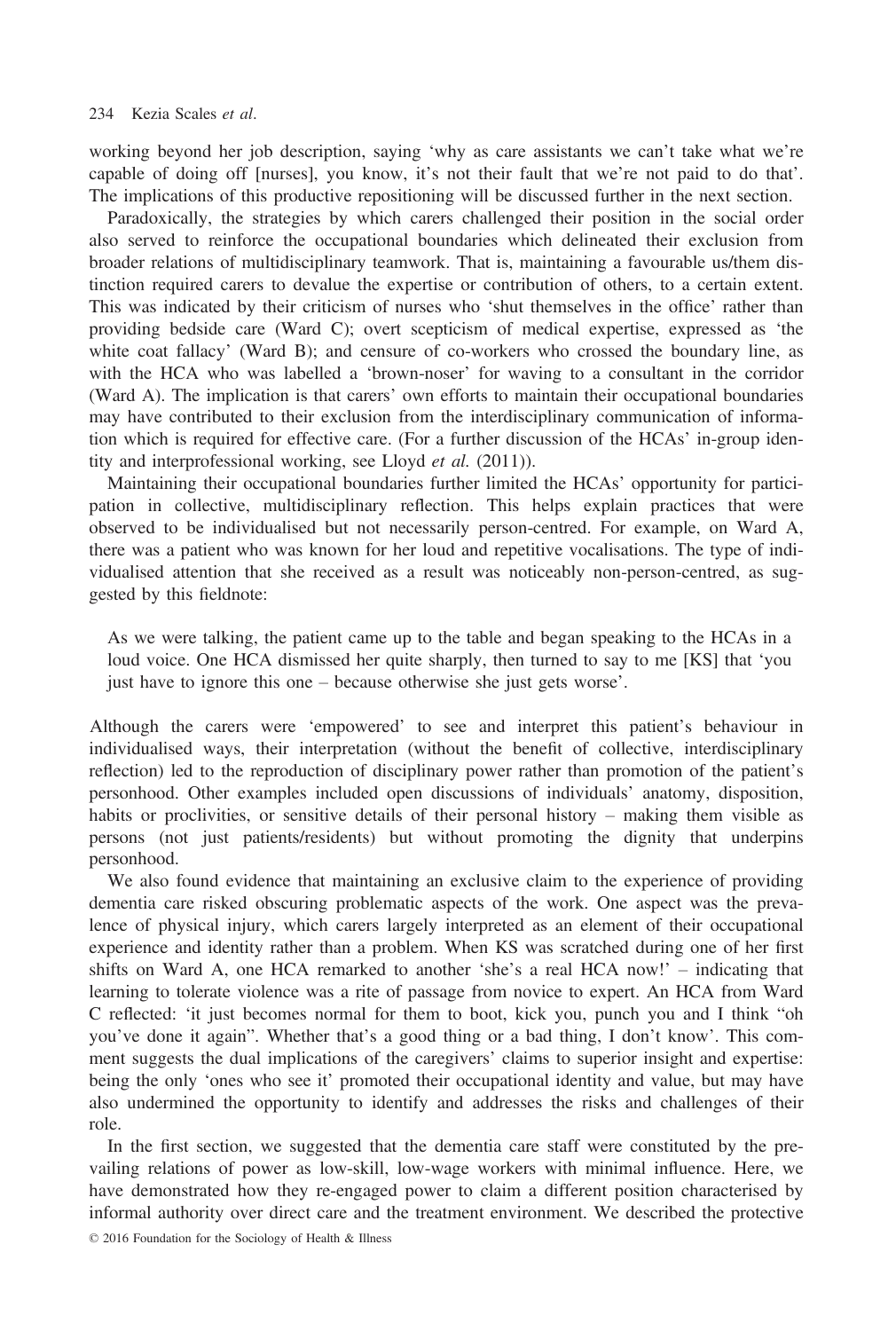and productive implications and highlighted some potentially divisive consequences. In the next section, we examine the possibilities for action that became available through this repositioning, focusing on the provision of individualised care (as central to person-centred care) within the institutional setting.

#### 'Knowing, watching and understanding'

The carers' claim to authority and expertise, as described above, hinged largely on their extensive knowledge of each patient/resident as an individual, articulated in comparison to nurses who spent more time on 'paperwork' and other health-care professionals who visited infrequently. While such individualised knowledge can be misused, as noted above, it is nonetheless fundamental to person-centred dementia care, as expressed by this HCA from Ward B:

[T]here is a big difference in people with dementia; it's knowing, watching and understanding the parts of the illness and the different behaviours ... it's just treating people with respect, with individuality.

Other respondents made similar comments such as 'it's getting to know them, isn't it, every patient's an individual' (Ward C) and 'they are still people at the end of the day, aren't they, even if they are severely impaired ... it's all about their individual choice ... you have got to give them as much choice or option as possible' (Ward A). They also highlighted individual needs and preferences when modelling the provision of personal care, as described in the following fieldnote from Ward A:

[The HCA] moved slowly and deliberately but with confidence as she removed the bloodsoaked dressing, washed the wound, and applied fresh bandages. She was also careful to tell me exactly what to do, and to point out the patient's preferences; e.g. she prefers not to wear the net knickers because they are too tight, she prefers to leave her upper body and feet uncovered by the sheet, etc.

The following interview excerpt from Ward B illustrates how staff operationalised an individualised approach to care:

One patient was so used to going to work, he still believes that he should be working, he doesn't realise that he's retired ... so he still gets up in the morning thinking he's going to work and we'd say 'no, you're not going to work' so ... well, it was my idea actually, [we started] a rota where we give him a specific task to do and he did it and it did work ... So we try each day and see which mood he's in, if he moans about his work we give him little jobs to do and if he don't, then we leave it.

In this example, the carers attempted to redirect the confusion and frustration of the patient into an activity that would be productive and satisfying for him, although still within institutional parameters related to routines and responsibilities.

On Vintage Vale, carers also pursued strategies to personalise residents' care within institutional parameters; one carer referred to this as being 'interchangeable', depending on the day, each resident's mood, and so on, and another expressed it as following a 'non-routine routine', balancing individual preferences against clinical standards of care. Echoing the example from Ward B (above), in this interview excerpt a care assistant discusses how she organised daily care around individual preferences and medical needs, taking personal history into account: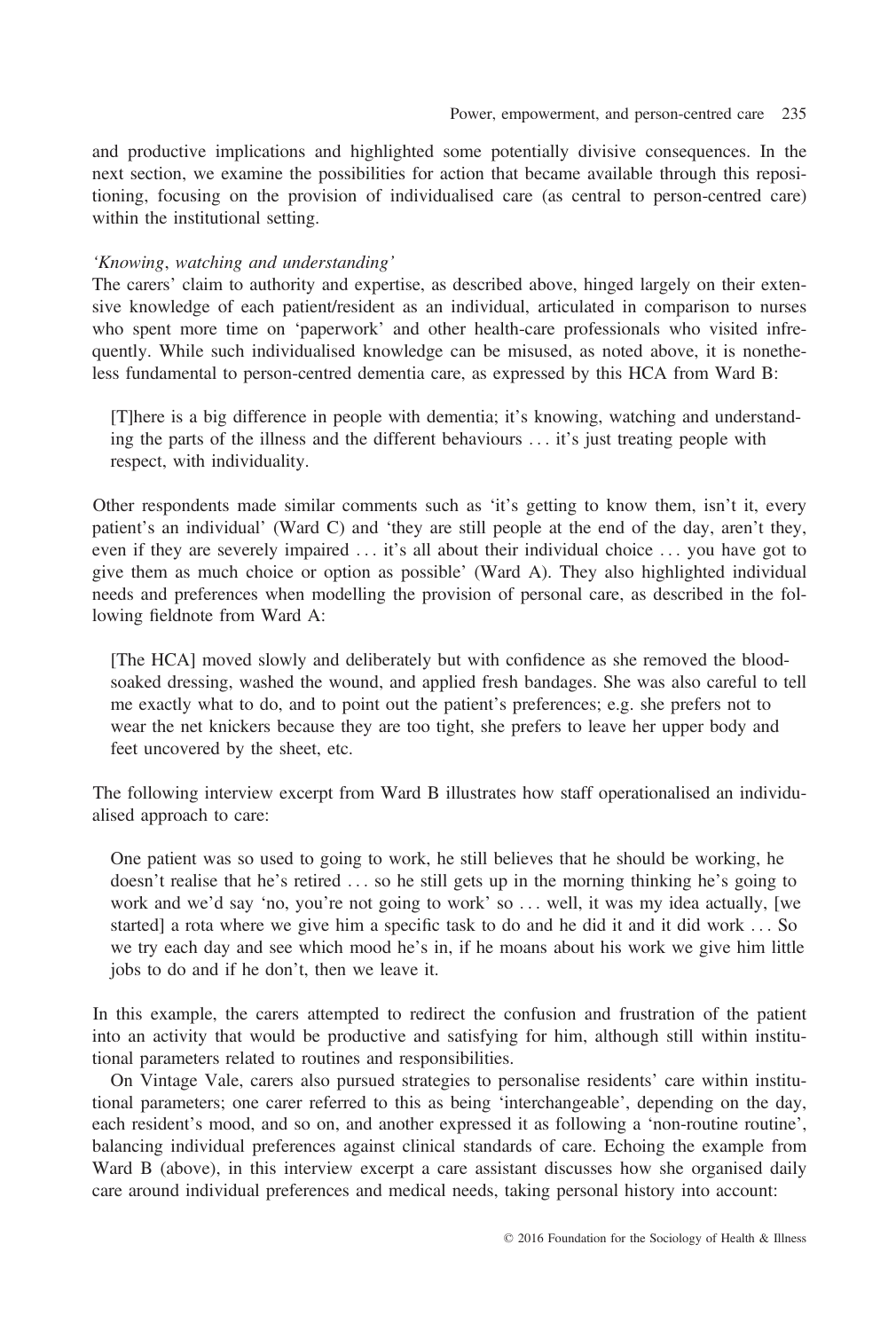I've tried to think of ... a balance between things, for example, I try to get Leo up early because Leo's diabetic, and I feel that ... to sleep in is not very good for his diabetes, and I think that that affects his moods as well ... he is an early riser, because that's always been his routine, when he was working.

The carer went on to describe other residents' morning routines in similar detail, concluding that 'all these things are running through my mind while I'm also on the floor working'.

Furthermore, there was also evidence of strategic efforts to break rules that were perceived as antithetical to individualised or person-centred care. The 'Dining Experience' programme at Forest Lodge provides a good example. Although promoted by the corporate provider as an alternative to conventional, depersonalising institutional mealtimes, the Dining Experience was perceived by care staff as a top-down mandate that sometimes restricted, rather than facilitated, their ability to personalise care. For example, as shown in the following fieldnote, the rules mandated that meals were served one course at a time, but carers made an exception for a resident who chose to eat in his bedroom:

[The care assistant] took the resident's lunch tray to him, then came back saying, 'I took both courses together but made sure to say loudly as I went in, 'here's your soup and main course together, [Resident], just the way you like it!' – because the nurse was in the office nearby.

Although it may have also saved time, this strategic transgression was framed in terms of promoting the preferences of the individual. As another example, a care assistant from Vintage Vale talked about resisting messages about 'efficiency' that he felt contradicted person-centred care:

I've refused to, in any sense, try to become more efficient, in inverted commas – I still take the time I think it takes. And if [the care home management] don't like that, I think morally I'm on the high ground, and they're not.

This same carer also openly admitted to small transgressions, such as applying skin cream without using gloves, to preserve the resident's dignity, as described in the following fieldnote:

[The care assistant] explained that 'you're probably supposed to use gloves' but spreading it on with latex 'just doesn't seem very nice'; adding that some rules were so risk-averse that he preferred to just bypass them and do what made sense to him, 'as long as you're careful'.

However, these efforts to individualise care were limited by the parameters of the existing institutional order. One HCA from Ward C described the limits of her ability to adapt morning care:

I don't agree that they should be up for half past 8. If that patient wants to stay in bed, that patient should be able to stay in bed. Where's the patient individuality? ... I tried to talk this out with the deputy manager, and got bawled out ... I mean, she's saying 'it's patient care' and 'you're not doing your job', but you are doing your job.

This example represents the HCA's struggle for autonomy and ownership over direct care, which as discussed is a key source of empowerment for this workforce – but from a disempowered position.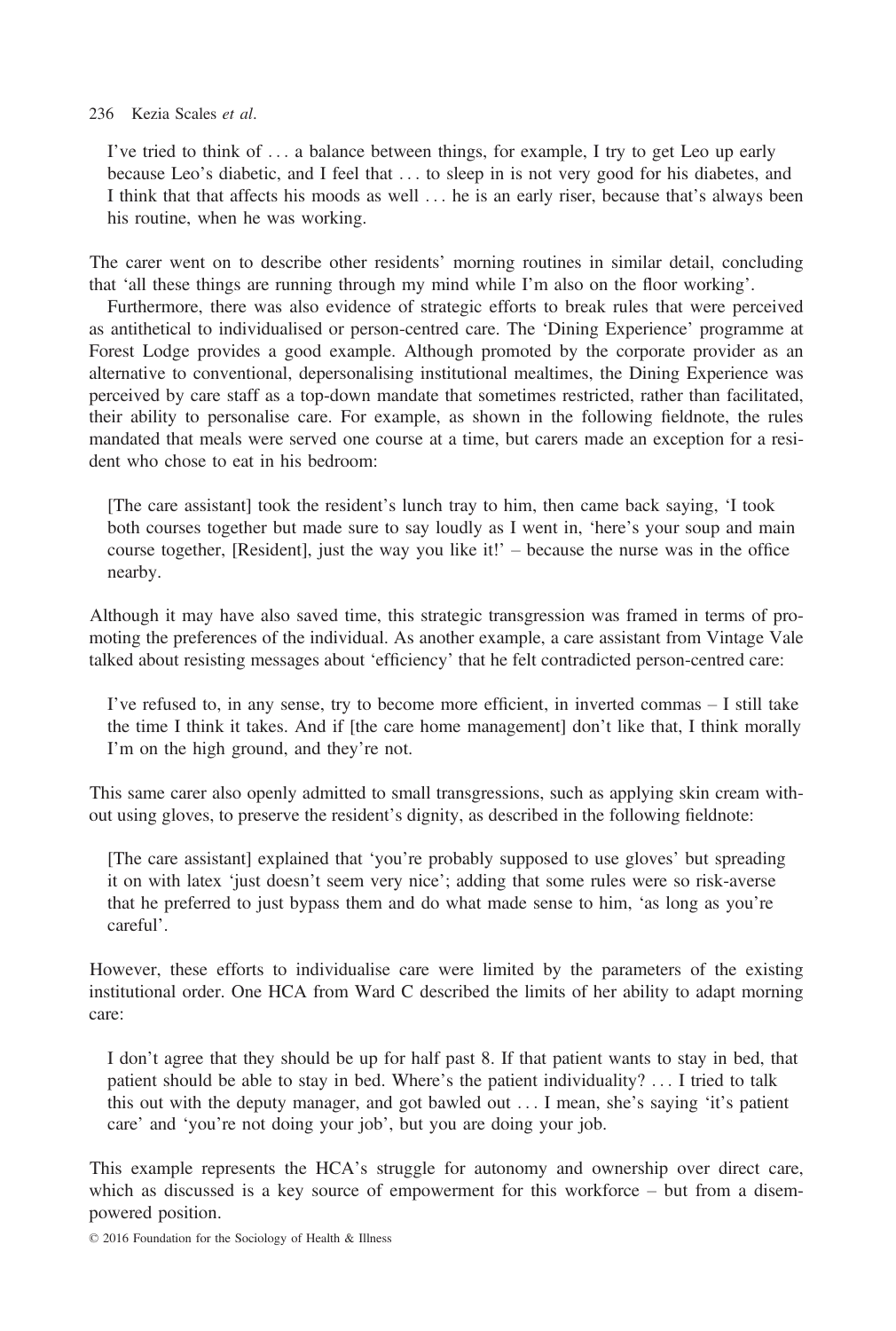In summary, this empirical analysis has explored how the possible actions of direct-care staff were shaped by their subject positioning within the relations of power characterising different dementia care settings in the UK. The first section ('only a carer') explored carers' general experience of 'powerlessness' rather than 'empowerment'. The second section ('we're the ones that see it') suggested, however, that care staff attempted to negotiate this marginalised subject positioning by collectively claiming a privileged, if largely unrecognised, perspective on the experiences and challenges of dementia care. This renegotiation had mixed implications: although opening up new possibilities for 'empowered' action, it also risked perpetuating the carers' marginalised role. The third section ('knowing, watching, and understanding') looked further at these possibilities for action, exploring in particular how carers undertook the challenge of individualising care, in more or less subversive ways. In the next section, we discuss these findings in terms of Foucault's conception of power and the person-centred discourse of empowerment, drawing out implications for policy and practice change.

#### **Discussion**

As described in the Introduction, person-centred dementia care challenges the stigmatised social positioning of persons with dementia by emphasising their enduring capacity for selfexpression and social engagement and their right to dignity, respect, and choice. This denotes a shift away from routinised and task-oriented care practices in formal organisational settings. In Foucauldian terms, the person-centred discourse thus challenges the dominant power/knowledge regime that positions those with dementia according to a master narrative of inevitable decline, which has previously led to practices of containment and management (Sabat 2008). Person-centred care thereby also challenges the marginal status of those who provide dementia care: no longer unskilled labourers providing custodial care for persons with diminished personhood, care staff are credited with the capacity to directly facilitate (or undermine) personcentred outcomes. For example, in Kitwood's (1997) influential work on personhood in dementia, care staff carry the weight of responsibility for creating positive or malignant social psychology through their 'enabling' versus 'detracting' actions and behaviours; this implies much more than 'basic' care. This aspect of person-centred care is cast, more or less explicitly, in terms of the 'empowering' of the direct-care workforce to improve outcomes through more flexible, personalised caregiving techniques. The Foucauldian perspective suggests that becoming empowered in this sense entails more than individual-level practice change; rather, it entails a challenge to the immediate and extended relations of power that inform current, taken-for-granted ways of working in this context of care.

In the first section of empirical findings, we saw limited evidence that the 'destructuration' (Clegg 2010) implied by staff empowerment had actually been achieved; rather, participants clearly expressed a sense of enduring disempowerment. Taking a broader view, we can see that their disempowerment is produced and maintained through various 'technologies' of the formal organisation that are distinct from the discourse of person-centred care; for example, their contractual status defines their low occupational status, low pay, and limited opportunities for training, and links to their lack of involvement in formal assessment and care-planning processes.

Nonetheless, the second empirical section suggested that care assistants engaged in collective attempts to resist their marginalised position by promoting their skilled contribution to care. These attempts at resistance could be described as 'institutional entrepreneurship', which Clegg (2010: 10) defines as 'a strategic face of power reliant on skilled analysis, deployments, and coordination grounded in local knowledge with which to outflank dominant actors with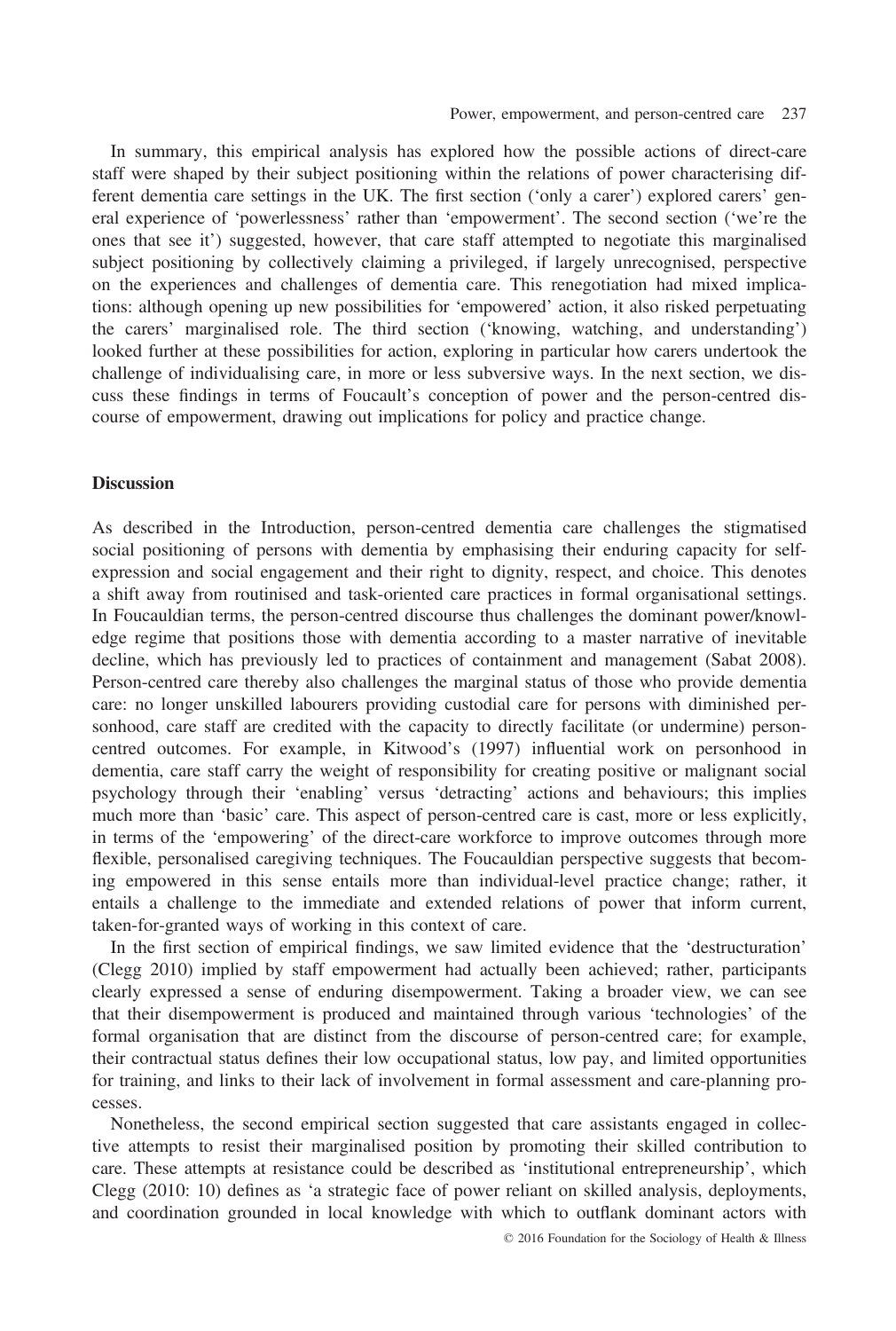superior resources'. In Foucauldian terms, this collective entrepreneurship is an important response to disciplinary power, which operates through processes of separation, division, and segregation. The care assistants' deployment of their ownership of 'basic care' is a prominent example. Although this ownership was linked to their structural disempowerment (as the 'dirty workers' who take on tasks relinquished by professional nurses), within the caring environment it also represented an important resource from which to develop a stronger and more autonomous (or 'empowered') occupational identity. Konrad (2011: 53) describes the development of 'group consciousness' among direct-care workers in the United States in a similar way: 'the members of this occupational group mutually recognise each other, positively affirm their own and each other's worth, and widely empathize with their fellows as participants in certain common tasks, among which are the securing of public recognition as members of an invigorated group that possesses and demonstrates collective agency'. For the HCAs on the dementia care wards, part of this collective effort involved identifying their marginalised status with that of their patients/residents, as expressed by comments like '[dementia care] is the poor relation of the health service'. In contrast with reports of 'dirty workers' distancing themselves from care recipients (Ashforth and Kreiner 1999, Isaksen 2002), our evidence indicates that care staff actively highlighted the parallels in their structural and social status.

From these collective attempts at empowerment, care assistants in our study found new local possibilities for person-centred actions, as described above. This involved different degrees of negotiation with the existing order: sometimes attempting to negotiate a 'non-routine routine' as one carer put it, and sometimes deliberately transgressing institutionalised norms such as 'efficiency' in order to provide more personalised care. However, these possibilities were limited by two interrelated factors: first, by their own disempowered subject positioning as described above, and second, by other 'legitimate' organisational demands. By this we mean that person-centred practices were not necessarily recognised as 'legitimate' when put alongside, for example, the predictable completion and documentation of tasks. We also found that an organisation-wide approach to 'person-centred care', such as the Dining Experience, sometimes proved counterproductive to the provision of personalised care. In response, carers' own assertion of personcentred practices could appear illegitimate rather than empowered. This finding aligns with Kontos et al.'s (2010: 11–12) observation that direct-care workers in a study in Canadian nursing homes broke certain organisational rules 'as a strategy to individualize care because full compliance with rules [constrains] their ability to do so'. The problem is that such situated rule-breaking or disruptive action, undertaken covertly to avoid disciplinary action, may have failed to disrupt the relations of power that have produced and legitimated non-person-centred norms.

These findings point to the need for better recognition of the care workers' collective claim to knowledge, skills and expertise as an important step towards meaningful empowerment. An affirmative response from those who are more 'empowered' within the current institutional order, that is, would help legitimise the carers' claims to authority. This legitimation would necessitate a shifting of the power relations that currently, as we have shown, have adverse implications, such as carers' marginalisation within the multidisciplinary team and their associated defensiveness about their occupational boundaries and reluctance to reflect on their own practices. Legitimation represents a different mechanism of empowerment than 'giving' or 'allowing' more autonomy, since a gift – whether given or withheld – leaves existing relations of power intact.

The importance of external recognition is reflected to a certain extent in 'culture change' attempts to promote and formalise direct-care staff's involvement in organisational practices such as shift handovers and care-planning meetings. In the United States, the Green House model of long-term care (Loe and Moore 2012) provides a prominent example. Here, care staff have been promoted to 'universal workers' (known as Shahbazim) who take responsibility for running each small household, including creating work schedules and planning meals and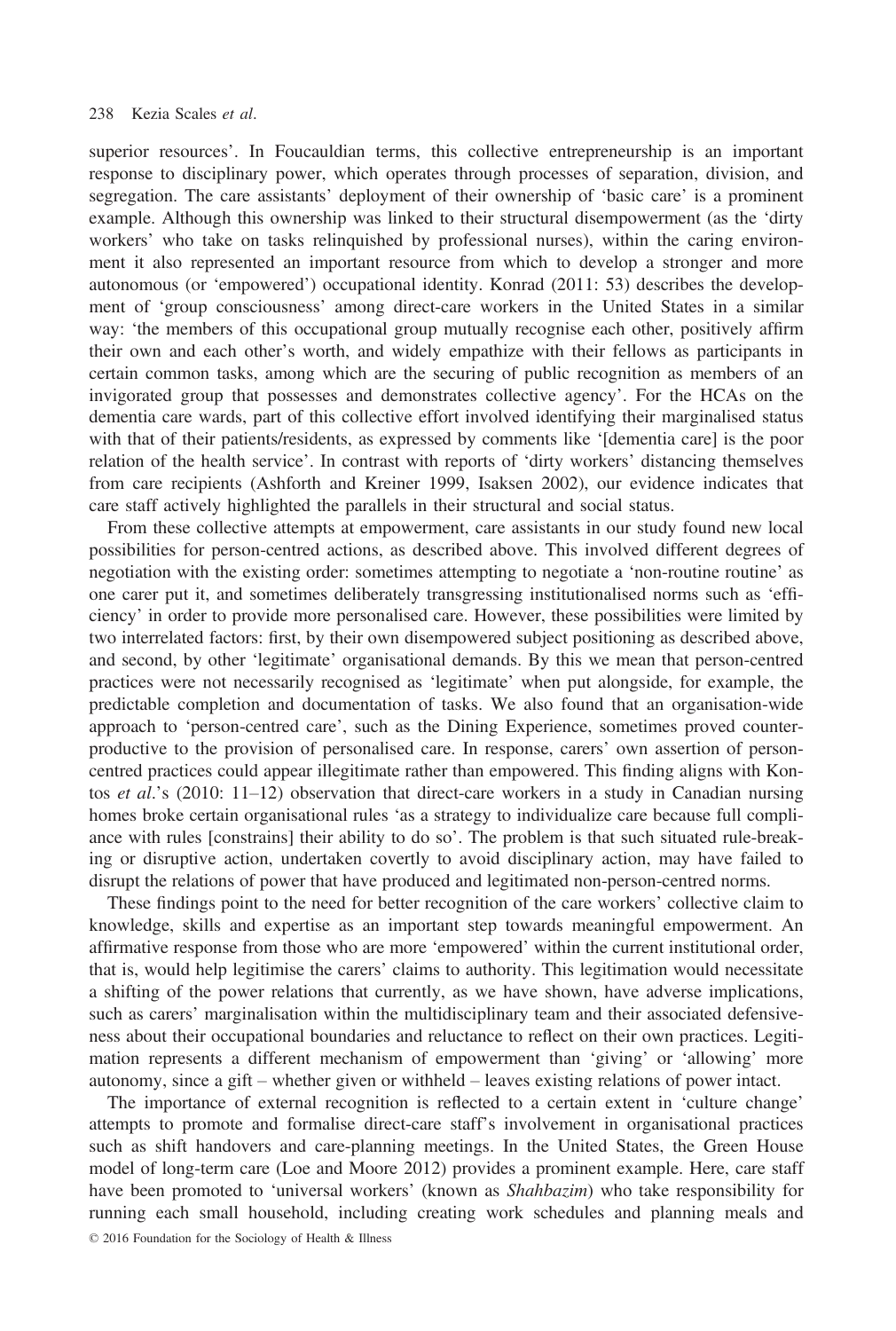activities as well as providing direct care. Even in this model, however, evidence suggests that 'empowerment' is interpreted and implemented in quite different ways, with more or less favourable outcomes in terms of interdisciplinary collaboration and resident outcomes (Bowers et al. 2015). In challenging the view of power as a property which can be given or taken away, Foucault helps us consider how action and consequences are shaped by innumerable forces and relations, some of which may be beyond the individual or collective actors' immediate field of vision. Thus, we can see that 'culture change' approaches to empowerment may not succeed if they do not adequately account for the complex power relations – including those related to quality, safety, accountability, profit, and so on – which inform the possibilities for action in any particular care setting while rendering other actions 'unthinkable' (Deetz 1992: 143). We must consider what actions are available to or 'thinkable' for staff, and with what outcomes; for example, how thinkable is the action of applying skin cream without gloves for someone whose responsibility is to enforce accepted standards of safety and hygiene? And if the transgressive act is ignored to 'save' the worker from disciplinary action, then power has been disengaged, to some extent, but without potential for the act to prompt further change. More radical change would require transgression to be treated as an invitation to collectively question disciplinary norms; however, this presupposes the existence of conditions of openness and mutual trust, which the evidence presented here does not support.

Another important step towards public recognition of the 'invigorated' direct-care role is the establishment of training and performance standards. The Care Certificate, which came into force in the UK in April 2015, is a notable example which establishes a minimum level of training for non-regulated care workers across health and social care settings. However, training standards alone, especially when minimally enforced, are not sufficient to offset the marginalisation of the workforce; this has been shown in the United States, where nursing assistants are required to complete a federal minimum of 75 hours of training and certification but who nonetheless remain an underpaid, undervalued workforce (PHI 2009). Further, it is important to remember that with recognition and formalisation comes an intensification of disciplinary power in the form of increased scrutiny; to empower is not to set free, following Foucault, but to set in motion a new set of power-knowledge relations which shape a new field of possible action. By recognising care staff as an occupational group, and beginning to regulate their practice through training and performance standards, there is a risk of further individualising what might otherwise be understood as the collective phenomena of practice  $-$  if recognition serves primarily to distinguish and discipline individuals who fall short of those standards, rather than legitimising the 'generative and creative nature of care practices' (Mol et al. 2011: 77) implemented by this workforce as a whole.

Person-centred care has substantial normative legitimacy (Scott 2001), as part of broader movements toward individualisation, anti-stigmatisation, and user involvement across health and social care. It is supported by national action plans and policy and practice guidelines (e.g., in the UK: Department of Health 2009, 2010, 2013, Department of Health, Cabinet Office and Prime Minister's Office 2015, NICE 2006) and spelled out for nursing staff in particular in the NHS Commissioning Board's (2012) Compassion in Practice report. Therefore, person-centred discourse provides an external force which could set in motion the wider 'abandonment of widespread taken-for-granted practices' (Maguire and Hardy 2009: 148) in dementia care, as in other settings, which is the necessary adjunct to deinstitutionalisation. However, we have argued that there is a limit to the reform or 'abandonment' that is likely to result from the locally empowered moves of caregivers, without simultaneous attention to their persistent structural disempowerment and the deeply rooted legitimacy of non- or pre-person-centred practices, such as economic rationalisation. In other words, if the responsibility to transform institutional norms through person-centred practice is placed solely on the shoulders of caregivers through their ostensible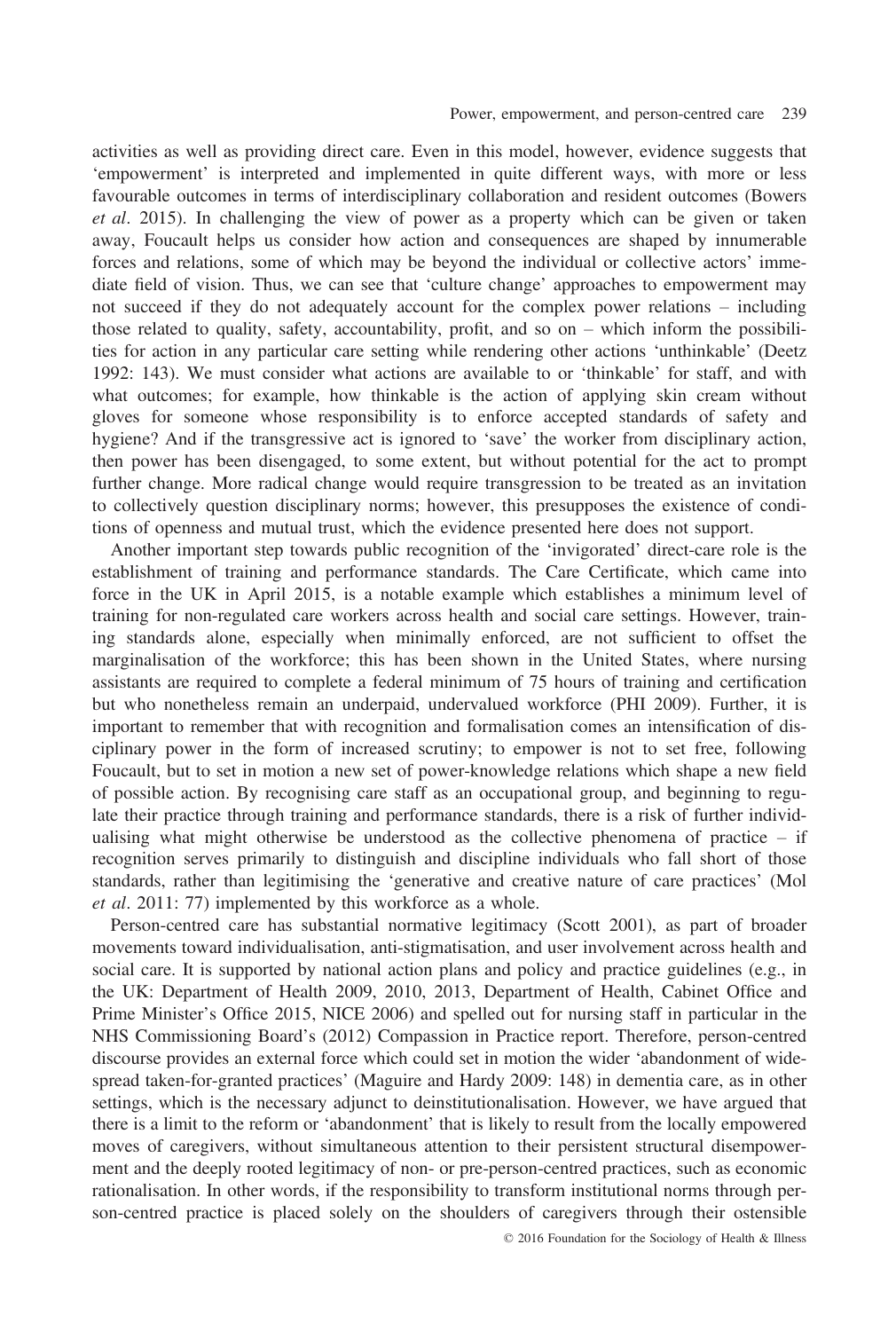'empowerment', limited change will result. Transformation of care requires changes in both the organisational settings where practices occur and the broader relations of power which produce them. Nevertheless, focussing on those everyday practices, as we have done here, draws attention to the creative capacity of this workforce and their potential role in collectively producing change. Realising this potential requires a sense of 'balanced responsiveness' (Deetz 1992: 338) in institutional dementia care, in order to recognise the tensions created by multiple interests and to encourage disciplinary power to be enacted in more collective and participatory ways.

#### Conclusion

This article has examined the role of unregistered care staff in dementia care settings, with particular attention to the relations of power which define their experiences and possibilities for action. The starting point for the analysis was person-centred care, a concept with considerable traction in health and social care discourse which places the responsibility for promoting personhood largely on direct caregivers. The analysis was framed within Foucault's work on knowledge and power, which emphasises the productive nature of these twin forces in shaping everyday realities and offers the means to analyse the possibilities, as well as the constraints, that actors face.

The empirical findings illustrated the various ways that direct-care staff enacted their own 'empowerment' from a position of persistent 'disempowerment'. Through this examination, we considered the extent to which they could impact the legitimate order of the institution through their collective resistance and action, rather than 'just' the individual experience at the point of care. We concluded by suggesting that more needs to be done to recognise, support and develop the creative work of direct-care staff in order to generate greater correspondence between the everyday action we observed and broader normative shifts towards more empowering models of dementia care.

Address for correspondence: Kezia Scales, DUMC 3322, 307 Trent Drive, Durham, NC 27710. E-mail: kezia.scales@duke.edu

#### Acknowledgements

The HCA study was funded by the Service, Delivery and Organisation programme of the National Institute of Health Research (NIHR), now the Health Services and Delivery Research programme (SDO #08/ 1819/222). The care home study was supported by a doctoral studentship from the NIHR-funded Collaboration for Leadership in Applied Health Research and Care for Nottinghamshire, Derbyshire and Lincolnshire (CLAHRC-NDL). All views and opinions expressed here are the authors' own and do not reflect those of the NIHR. We give our thanks to the staff, patients, and residents from Wards A, B, and C and Forest Lodge; to all those who supported and advised both studies; to Paula Hyde, Ruth McDonald, and Damian Hodgson for their thoughtful input; and to the journal editors and reviewers for their careful review and comments.

#### **Notes**

1 Direct-care staff comprise the largest practitioner group and provide the majority of hands-on care across health and social care settings (Moran et al. 2011). This workforce has many labels; here, we use 'care assistant, 'direct-care worker', and 'carer' interchangeably, but 'healthcare assistant' (HCA) when referring specifically to the NHS setting. 'Caregiver' is used when referring to informal care or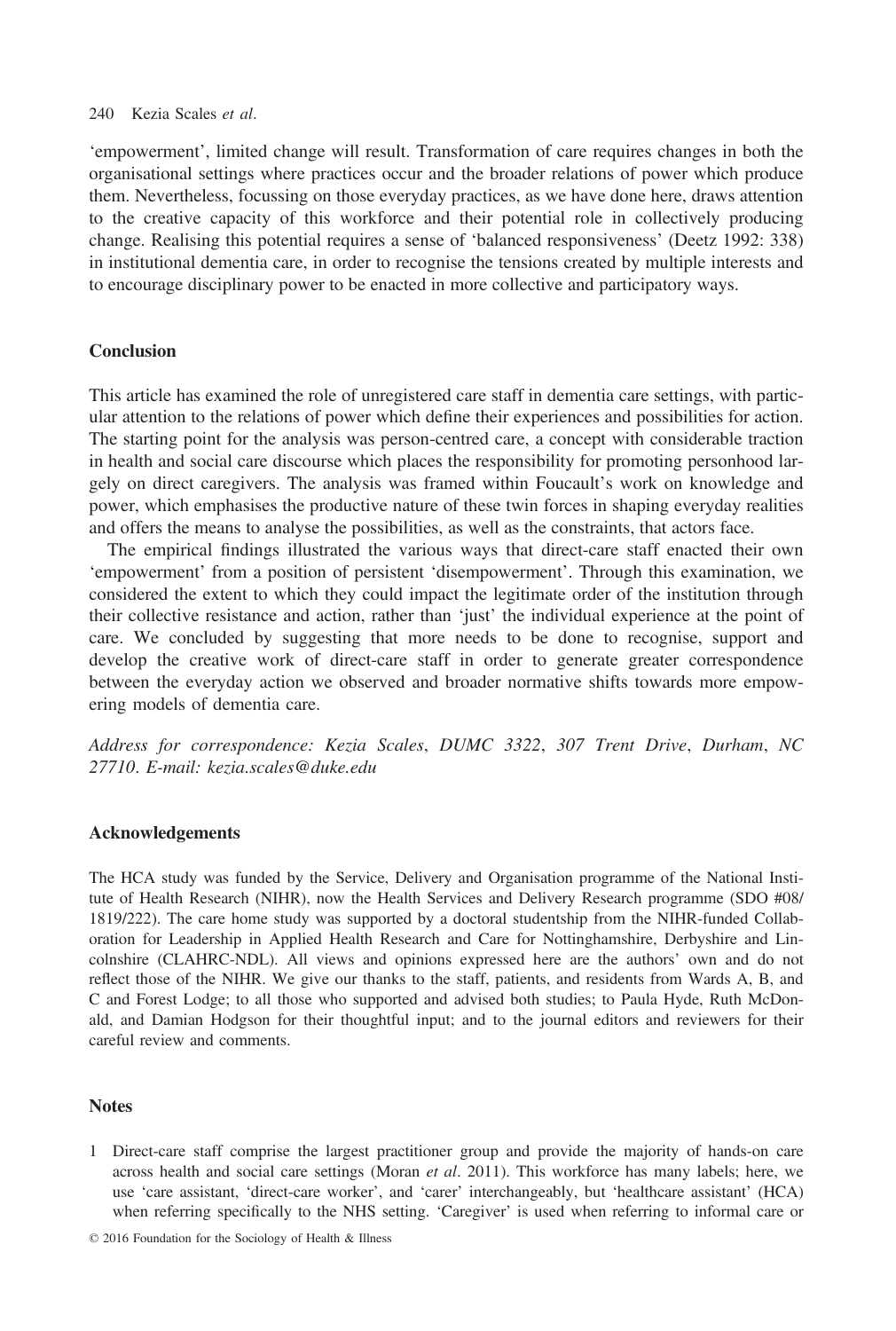to caregiving in general. Finally, the term 'patient' is used for the NHS setting and 'resident' for long-term care.

- 2 It should be noted that informal caregivers, including family, friends, and neighbours, provide the majority of care for the two-thirds of people with dementia who live in the community. Although discussions about power, personhood, and person-centred care are relevant to their experiences and actions as well, the focus here is paid staff in formal organisational settings.
- 3 The second study comprised two comparative cases: Forest Lodge and a family-owned, 80-bed skilled nursing facility located in the north-eastern United States. Although the majority of residents at both facilities had some degree of cognitive impairment, those in the US nursing home and on the skilled nursing unit at Forest Lodge also tended to have more acute physical health needs, which impacted the organisation and delivery of care; therefore, the data discussed here are drawn exclusively from 'Vintage Vale', the secure dementia unit at Forest Lodge, where residents' acuity was similar to that of the patient population of the NHS wards in the first study.
- 4 Quotation marks in fieldnote excerpts indicate verbatim wording of research participants; otherwise, the conversations described in fieldnotes have been paraphrased by the author of the fieldnote. False starts and repetitions have been removed from verbatim quotes to enhance readability. Ellipses signify omitted text from fieldnotes or interview excerpts, and square brackets are used for clarifying text.

#### References

- Alzheimer's Disease International (ADI). (2015) World Alzheimer Report 2015: The Global Impact of Dementia. London: ADI.
- Alzheimer's Society. (2007) Home From Home: A Report Highlighting Opportunities for Improving Standards of Dementia Care in Care Homes. London: Alzheimer's Society.
- American Geriatrics Society Expert Panel on Person-Centered Care (AGS). (2016) Person-centered care: A definition and essential elements, Journal of the American Geriatrics Society, 64, 1, 15–8.
- Ashforth, B.E. and Kreiner, G.E. (1999) "How can you do it?": dirty work and the challenge of constructing a positive identity, Academy of Management Review, 24, 3, 413–34.
- Banaszak-Holl, J. and Hines, M.A. (1996) Factors associated with nursing home staff turnover, The Gerontologist, 36, 512–7.
- Barry, T., Brannon, D. and Mor, V. (2005) Nurse aide empowerment strategies and staff stability: effects on nursing home resident outcomes, The Gerontologist, 45, 3, 309–17.
- Bowers, B. and Nolet, K. (2011) Empowering direct care workers: lessons learned from the Green House model, Seniors Housing & Care Journal, 19, 1, 109–20.
- Bowers, B., Roberts, T., Nolet, K. and Ryther, B. (2015) Inside the green house 'black box': opportunities for high-quality clinical decision making, *Health Services Research*, 51, Suppl 1, S378–97.
- Brijnath, B. and Manderson, L. (2008) Discipline in chaos: Foucault, dementia and aging in India, Culture, Medicine and Psychiatry, 32, 4, 607–26.
- Bryden, C. (2005) Dancing with Dementia: My Story of Living Positively with Dementia. London: Jessica Kingsley Publishers.
- Caspar, S. and O'Rourke, N. (2008) The influence of care provider access to structural empowerment on individualized care in long-term-care facilities, The Journals of Gerontology Series B: Psychological Sciences and Social Sciences, 63, 4, S255–65.
- Caspar, S., O'Rourke, N. and Gutman, G.M. (2009) The differential influence of culture change models on long-term care staff empowerment and provision of individualized care, Canadian Journal on Aging, 28, 2, 165–75.
- Castle, N.G. (2011) The influence of consistent assignment on nursing home deficiency citations, The Gerontologist, 51, 6, 750–60.
- Chalfont, G. and Hafford-Letchfield, T. (2010) Leadership from the bottom up: reinventing dementia care in residential and nursing home settings, Social Work and Social Sciences Review, 14, 2, 37–54.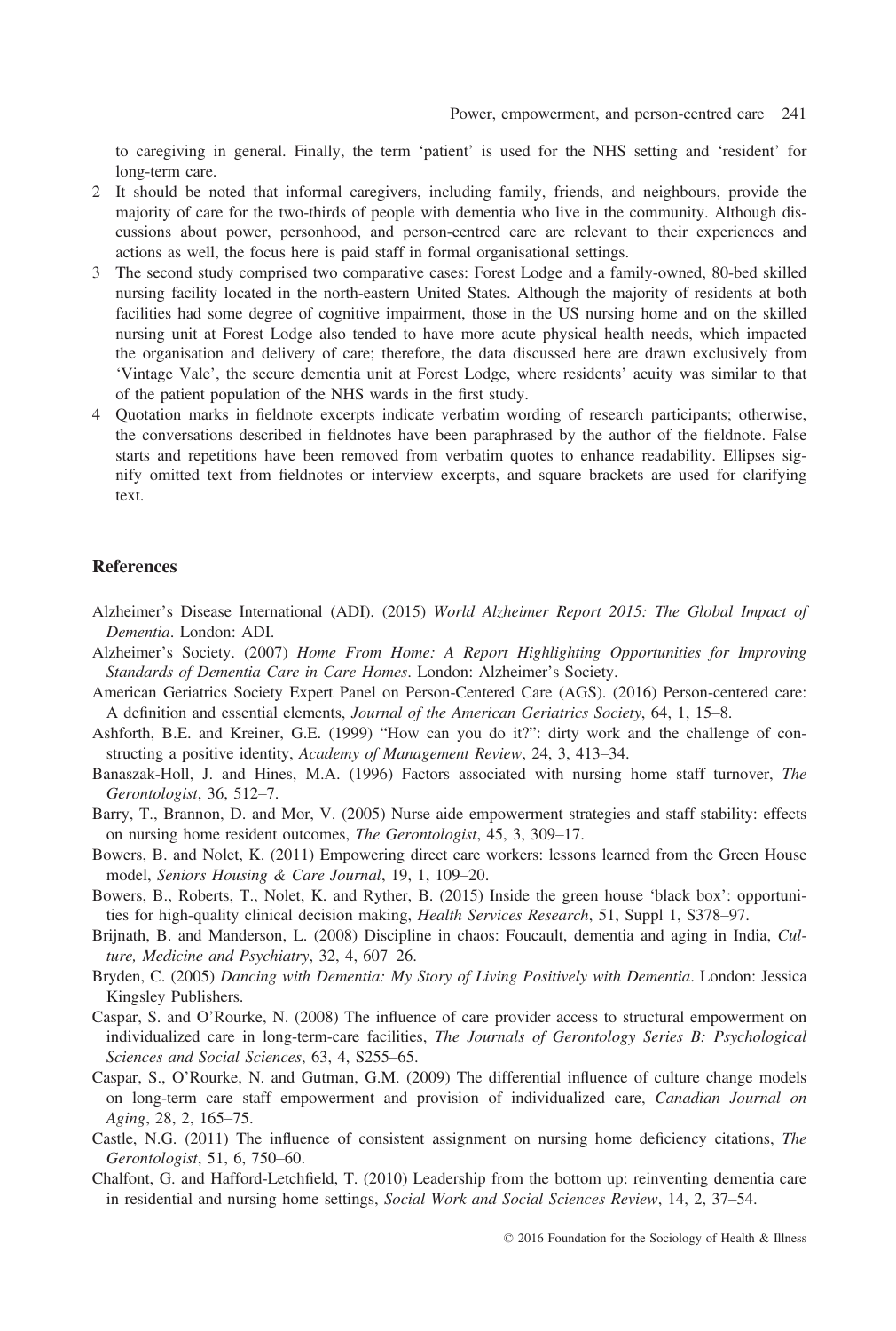- 242 Kezia Scales et al.
- Clegg, S. (2010) The state, power, and agency: missing in action in institutional theory? Journal of Management Inquiry, 19, 1, 4–13.
- Commissioning Board Chief Nursing Officer and DH Chief Nursing Adviser (2012) Compassion in Practice. London: Department of Health and NHS Commissioning Board.
- Deetz, S. (1992) Democracy in an age of Corporate Colonization: Developments in Communication and the Politics of Everyday Life. Albany, NY: State University of New York Press.
- Department of Health (2009) Living Well with Dementia: A National Dementia Strategy. London: Department of Health.
- Department of Health (2010) Essence of Care: Benchmarks for the Fundamental Aspects of Care. London: The Stationery Office.
- Department of Health (2013) The NHS Constitution. London: Department of Health.
- Department of Health, Cabinet Office and Prime Minister's Office. (2015) Prime Minister's Challenge on Dementia 2020. London: Department of Health.
- Emerson, R.M., Fretz, R.I. and Shaw, L.L. (1995) Writing Ethnographic Fieldnotes. Chicago: University of Chicago Press.
- Fetherstonhaugh, D., Tarzia, L., Bauer, M., Nay, R., et al. (2016) 'The red dress or the blue?': how do staff perceive that they support decision making for people with dementia living in residential aged care facilities? Journal of Applied Gerontology, 35, 2, 209–26.
- Foucault, M. (1977) Discipline and Punish: The Birth of the Prison. New York: Random House.
- Foucault, M. (1980a) Knowledge/Power: Selected Interviews and Other Writings. New York, NY: Pantheon Books.
- Foucault, M. (1980b) Power and strategies. In Gordon, C. (ed.) Power-Knowledge: Selected Interviews and Other Writings, 1972–1977. Brighton: Harvester.
- Foucault, M. (1981) Questions on method: an interview, Ideology & Consciousness, 8, 1, 3–14.
- Foucault, M. (1982) The subject and power. In Dreyfus, H. and Rabinow, P. (eds) Michel Foucault: Beyond Structuralism and Hermeneutics. Brighton: Harvester Press.
- Foucault, M. (1984) The ethics of the concern for self as a practice of freedom. In: Rabinow, P. (ed) The Essential Works of Michel Foucault, Volume 1: Ethics: Subjectivity and Truth. New York: New Press.
- Goldberg, S.E., Bradshaw, L.E., Kearney, F.C., Russell, C., et al. (2013) Care in specialist medical and mental health unit compared with standard care for older people with cognitive impairment admitted to general hospital: randomised controlled trial, BMJ, 347, f4132.
- Hamann, D.J. (2014) Does empowering resident families or nursing home employees in decision making improve service quality?, Journal of Applied Gerontology, 33, 5, 603–23.
- Harding, E., Wait, S. and Scrutton, J. (2015) The State Of Play In Person-Centred Care: A Pragmatic Review Of How Person-Centred Care Is Defined, Applied And Measured, Featuring Selected Key Contributors And Case Studies Across The Field. London: Health Policy Partnership.
- Hyde, P., Burns, D., Hassard, J. and Killett, A. (2014) Colonizing the aged body and the organization of later life, Organization Studies, 35, 11, 1699–717.
- Innes, A. (2002) The social and political context of formal dementia care provision, Ageing and Society, 22, 4, 483–99.
- Isaksen, L.W. (2002) Toward a sociology of (gendered) disgust, Journal of Family Issues, 23, 7, 791– 811.
- Kessler, I., Heron, P. and Dopson, S. (2015) Professionalization and expertise in care work: the hoarding and discarding of tasks in nursing, Human Resource Management, 54, 5, 737–52.
- Kitwood, T. (1997) Dementia Reconsidered: The Person Comes First. Buckingham: Open University Press.
- Knapp, M., Comas-Herrera, A., Somani, A. and Banerjee, S. (2007) Dementia: international comparisons – Summary report for the National Audit Office. London: Personal Social Services Research Unit, London School of Economics and Political Science, and Section of Mental Health and Ageing, The Institute of Psychiatry, King's College London.